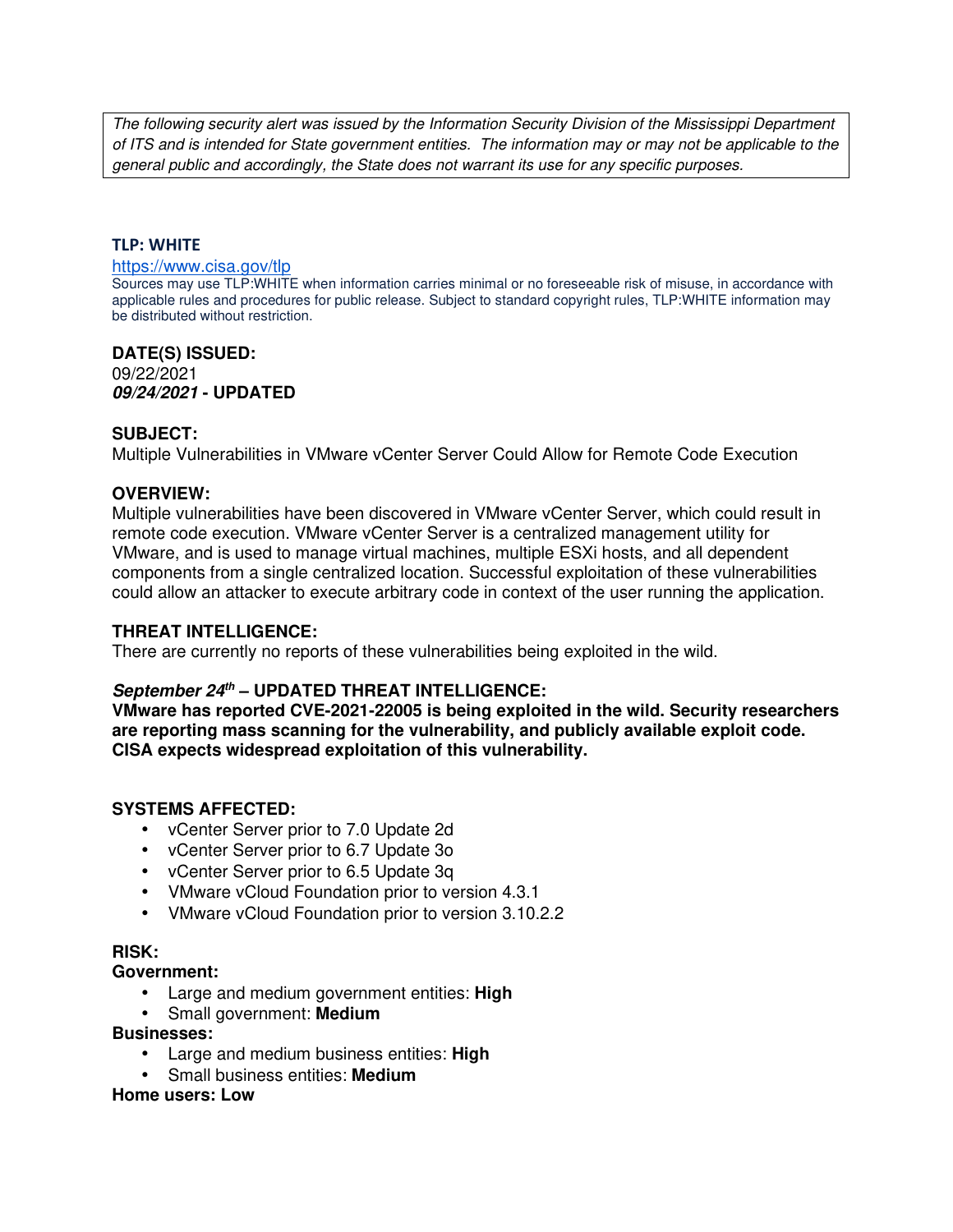## **TECHNICAL SUMMARY:**

Multiple vulnerabilities have been discovered in VMware vCenter Server, which could result in remote code execution. Details of these vulnerabilities are as follows:

- A malicious actor with network access to port 443 on vCenter Server may exploit this issue to execute code on vCenter Server by uploading a specially crafted file. (CVE-2021-22005)
- A malicious actor with non-administrative user access on vCenter Server host may exploit this issue to escalate privileges to Administrator on the vSphere Client (HTML5) or vCenter Server vSphere Web Client (FLEX/Flash). (CVE-2021-21991)
- A malicious actor with network access to port 443 on vCenter Server may exploit this issue to access restricted endpoints. (CVE-2021-22006)
- A malicious actor with network access to port 443 on vCenter Server may exploit this issue to perform unauthenticated VM network setting manipulation. (CVE-2021-22011)
- An authenticated local user with non-administrative privilege may exploit these issues to elevate their privileges to root on vCenter Server Appliance. (CVE-2021-22015)
- A malicious actor with network access to port 443 on vCenter Server may exploit this issue to gain access to sensitive information. (CVE-2021-22012, CVE-2021-22013)
- An attacker may exploit this issue to execute malicious scripts by tricking a victim into clicking a malicious link. (CVE-2021-22016)
- A malicious actor with network access to port 443 on vCenter Server may exploit this issue to bypass proxy leading to internal endpoints being accessed. (CVE-2021-22017)
- An authenticated VAMI user with network access to port 5480 on vCenter Server may exploit this issue to execute code on the underlying operating system that hosts vCenter Server. (CVE-2021-22014)
- A malicious actor with network access to port 9087 on vCenter Server may exploit this issue to delete non critical files. (CVE-2021-22018)
- A malicious actor with non-administrative user access to the vCenter Server vSphere Client (HTML5) and vCenter Server vSphere Web Client (FLEX/Flash) may exploit this issue to create a denial-of-service condition on the vCenter Server host. (CVE-2021- 21992)
- An authenticated user with non-administrative privilege may exploit this issue to gain access to sensitive information. (CVE-2021-22007)
- A malicious actor with network access to port 5480 on vCenter Server may exploit this issue by sending a specially crafted jsonrpc message to create a denial of service condition. (CVE-2021-22019)
- A malicious actor with network access to port 443 on vCenter Server may exploit these issues to create a denial of service condition due to excessive memory consumption by VAPI service. (CVE-2021-22009)
- A malicious actor with network access to port 443 on vCenter Server may exploit this issue to create a denial of service condition due to excessive memory consumption by VPXD service. (CVE-2021-22010)
- A malicious actor with network access to port 443 on vCenter Server may exploit this issue by sending a specially crafted jsonrpc message to gain access to sensitive information. (CVE-2021-22008)
- Successful exploitation of this issue may allow an attacker to create a denial-of-service condition on vCenter Server. (CVE-2021-22020)
- An authorized user with access to content library may exploit this issue by sending a POST request to vCenter Server leading to information disclosure. (CVE-2021-21993)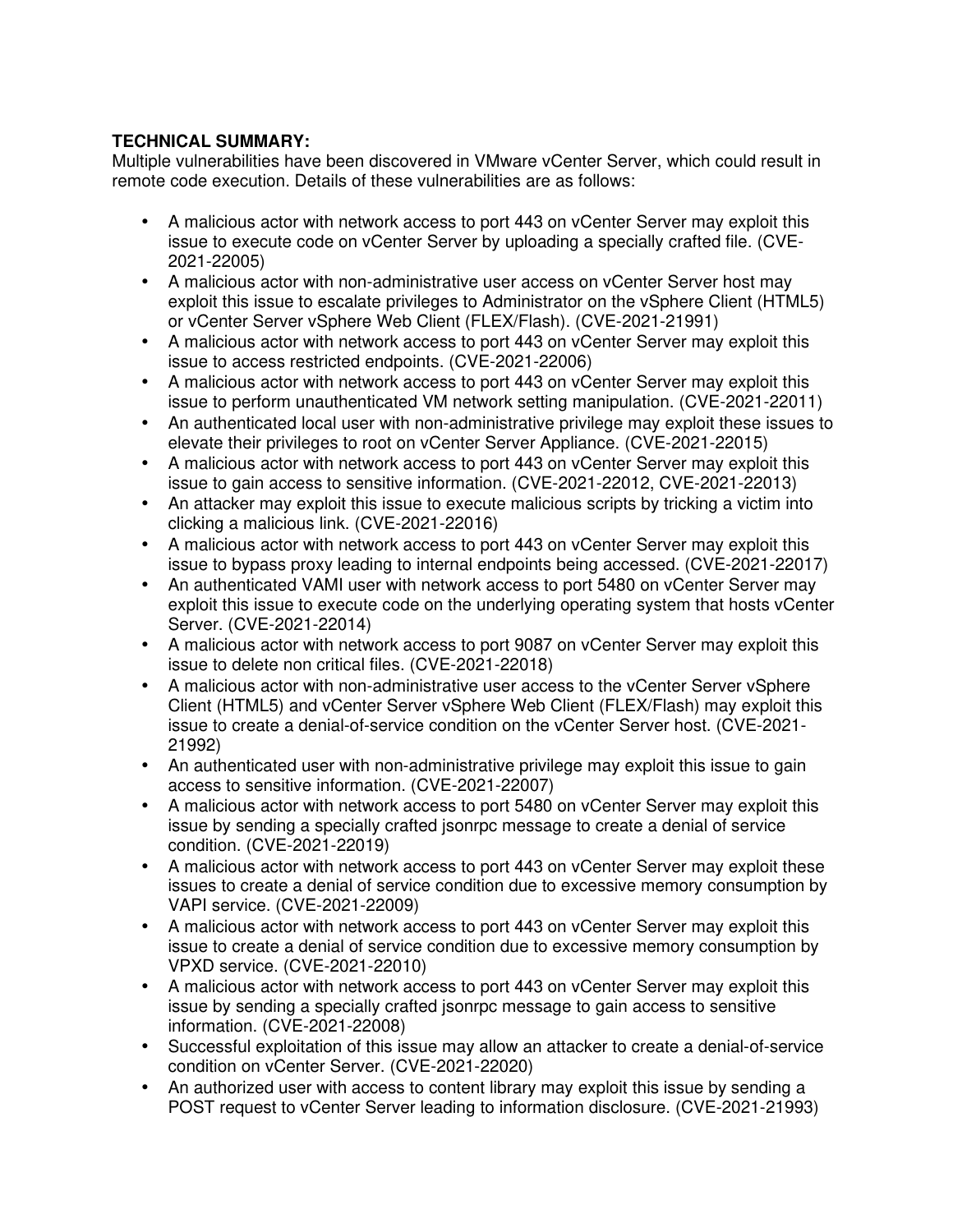Depending on the privileges associated with the user, an attacker could then install programs; view, change, or delete data; or create new accounts with full user rights. Users whose accounts are configured to have fewer user rights on the system could be less impacted than those who operate with administrative user rights. A pre-requisite of exploiting these vulnerabilities is that the malicious actor must have network access over port 443 to exploit these vulnerabilities. Successful exploitation of these vulnerabilities could allow an attacker to execute arbitrary code in context of the user running the application.

## **RECOMMENDATIONS:**

The following actions should be taken:

- Apply appropriate updates provided by VMware to vulnerable systems immediately after appropriate testing.
- Verify host has not been compromised before applying patches
- Restrict network access to TCP port 443 to authorized hosts or accessible through a VPN
- Run all software as a non-privileged user (one without administrative privileges) to diminish the effects of a successful attack.
- Remind users not to visit un-trusted websites or follow links provided by unknown or untrusted sources.
- Inform and educate users regarding the threats posed by hypertext links contained in emails or attachments especially from un-trusted sources.
- Apply the Principle of Least Privilege to all systems and services.

## **REFERENCES:**

## **VMware:**

https://www.vmware.com/security/advisories/VMSA-2021-0020.html https://via.vmw.com/vmsa-2021-0020-faq

## **CVE:**

https://cve.mitre.org/cgi-bin/cvename.cgi?name=CVE-2021-21991 https://cve.mitre.org/cgi-bin/cvename.cgi?name=CVE-2021-21992 https://cve.mitre.org/cgi-bin/cvename.cgi?name=CVE-2021-21993 https://cve.mitre.org/cgi-bin/cvename.cgi?name=CVE-2021-22005 https://cve.mitre.org/cgi-bin/cvename.cgi?name=CVE-2021-22006 https://cve.mitre.org/cgi-bin/cvename.cgi?name=CVE-2021-22007 https://cve.mitre.org/cgi-bin/cvename.cgi?name=CVE-2021-22008 https://cve.mitre.org/cgi-bin/cvename.cgi?name=CVE-2021-22009 https://cve.mitre.org/cgi-bin/cvename.cgi?name=CVE-2021-22010 https://cve.mitre.org/cgi-bin/cvename.cgi?name=CVE-2021-22011 https://cve.mitre.org/cgi-bin/cvename.cgi?name=CVE-2021-22012 https://cve.mitre.org/cgi-bin/cvename.cgi?name=CVE-2021-22013 https://cve.mitre.org/cgi-bin/cvename.cgi?name=CVE-2021-22014 https://cve.mitre.org/cgi-bin/cvename.cgi?name=CVE-2021-22015 https://cve.mitre.org/cgi-bin/cvename.cgi?name=CVE-2021-22016 https://cve.mitre.org/cgi-bin/cvename.cgi?name=CVE-2021-22017 https://cve.mitre.org/cgi-bin/cvename.cgi?name=CVE-2021-22018 https://cve.mitre.org/cgi-bin/cvename.cgi?name=CVE-2021-22019 https://cve.mitre.org/cgi-bin/cvename.cgi?name=CVE-2021-22020